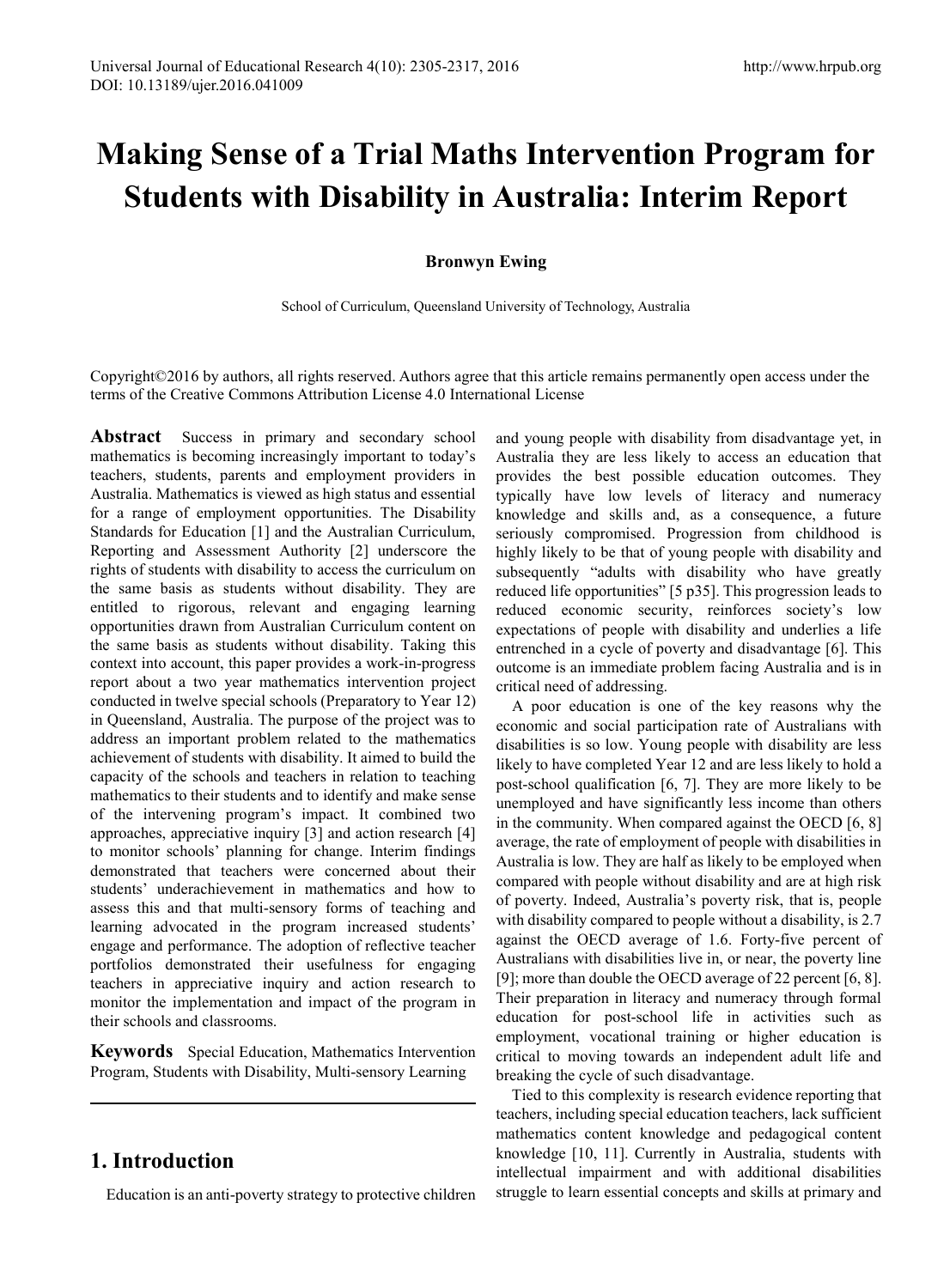secondary levels of schooling. Whilst there is a strong commitment from teachers to support students with learning mathematics, their preparation and capacity to teach it is of current concern [12]. Research indicates that many have a poor understanding of teaching and learning for specific content areas, resulting in an overemphasis on procedural and low level skills and limited use of multi-modal and multi-sensory instruction that more fully engages students' development of conceptual understandings of use of mathematics ideas, equipment and materials [12, 13]. This concern provides the context for the mathematics intervention program used in the study. Whilst there are interventions widely endorsed for reading there is much less evidence for mathematics although interest is gaining in mathematics [14].

#### The Intervention Program

The intervention program was designed for teachers (Preparatory to Year 12) who teach students underperforming in mathematics in special education schools in Queensland. Titled Yumi Deadly Maths, it was originally developed by a team of researchers at the Queensland University of Technology (QUT) [15-18] and focused on schools with high Aboriginal and Torres Strait Islander students who were identified by their classroom teachers as underperforming in mathematics. More recently the program has been used in classrooms in special schools in Queensland and Victoria. Funding for the program that is the basis of this report was derived from twelve participating schools through the State Schools Queensland, *Great Results Guarantee*, a four-year funding initiative to improve student outcomes [19]. This program passes on to the schools, funding provided by the Australian Government's *Students First initiative* [20]. The program is underpinned by Payne and Rathmell's [21] theory of mathematics learning and Bruner's [22] three modes of representation (enactive, iconic and symbolic) both are represented through a four phased instructional cycle, reality, abstraction, mathematics and reflection (RAMR).

The RAMR instructional cycle has four phases of learning. Each phase builds on from and is connected to the previous phase to stimulate and encourage conceptual understanding as well as automaticity and fluency. The four phases of the RAMR instructional cycle include the following:

- 1.  $R =$  learning through awareness of local cultural and environmental knowledge and experiences about the idea; constructing and participating in kinaesthetic activities that introduce the idea and are relevant in terms of knowledge and experience.
- 2. A= learning through the process of abstracting the idea from reality and representing it using the body-hands-mind; creating representations of it using the hands-body-mind—multisensory experiences, materials, language and symbols.
- 3. M=learning through enabling the appropriation of formal language and symbols for mathematical ideas;

practicing to become familiar with all aspects of the idea.

4. R= learning through connecting the idea back to reality enabling the validation and justification of own knowledge; using reflective strategies-flexibility, generalising, reversing, and changing parameters.

The phases are interconnected and not viewed as discrete and isolated throughout instruction. Teachers' and students' explicit connections from one phase to another are essential for learning concepts and skills. Without this awareness students, are likely to feel as though they are memorising isolated procedures that have little connection to what they are learning.

There are several benefits for teachers who use the instructional cycle for teaching mathematics to students with disability. First, the RAMR instructional cycle provides multimodal forms of learning and opportunities for students to see their realities of mathematics in everyday life, orienting themselves to those ideas and the context from which they arise. These forms of learning include seeing, hearing, touching and muscle movement—visual, auditory, kinaesthetic, and tactile learning aids memory and retrieval skills [13, 23]. Second, students with disability and those who struggle because of other factors have multiple characteristics that affect their ability to learn mathematics. These characteristics include impulsivity, language deficits, hyperactivity and lack of prior knowledge, memory difficulties and motivation problems. They create the need for connecting the importance of content to everyday life to increase motivation [12]. Third, body movement and manipulation of materials in the reality and abstraction phases allows students to represent their reality using their hands, body and mind, materials, symbols and language in a range of ways to create meaning [21]. These phases allow students to recognise new experiences as having the similarities of an already formed experience [24]. Fourth, through this process, the construction of knowledge and meaning making becomes a necessary condition for mathematics learning [25]. Finally, the setting of problems back in reality enables students to validate, justify and generalise their own knowledge so that they can extend on ideas.

# **2. Methodology**

The project adopted a collaborative approach which has horizontal and vertical dimensions. The vertical dimension involved exchanges of views at different levels, e.g., between twelve schools and principals and forty-eight teachers. The project facilitated the engagement of two teachers to actively champion and promote the project across the twelve schools. Through regular communicative tools such as email, telephone conferences and intensive face-to-face PL meetings, the project team and participants, regularly collaborated across all aspects of the project. These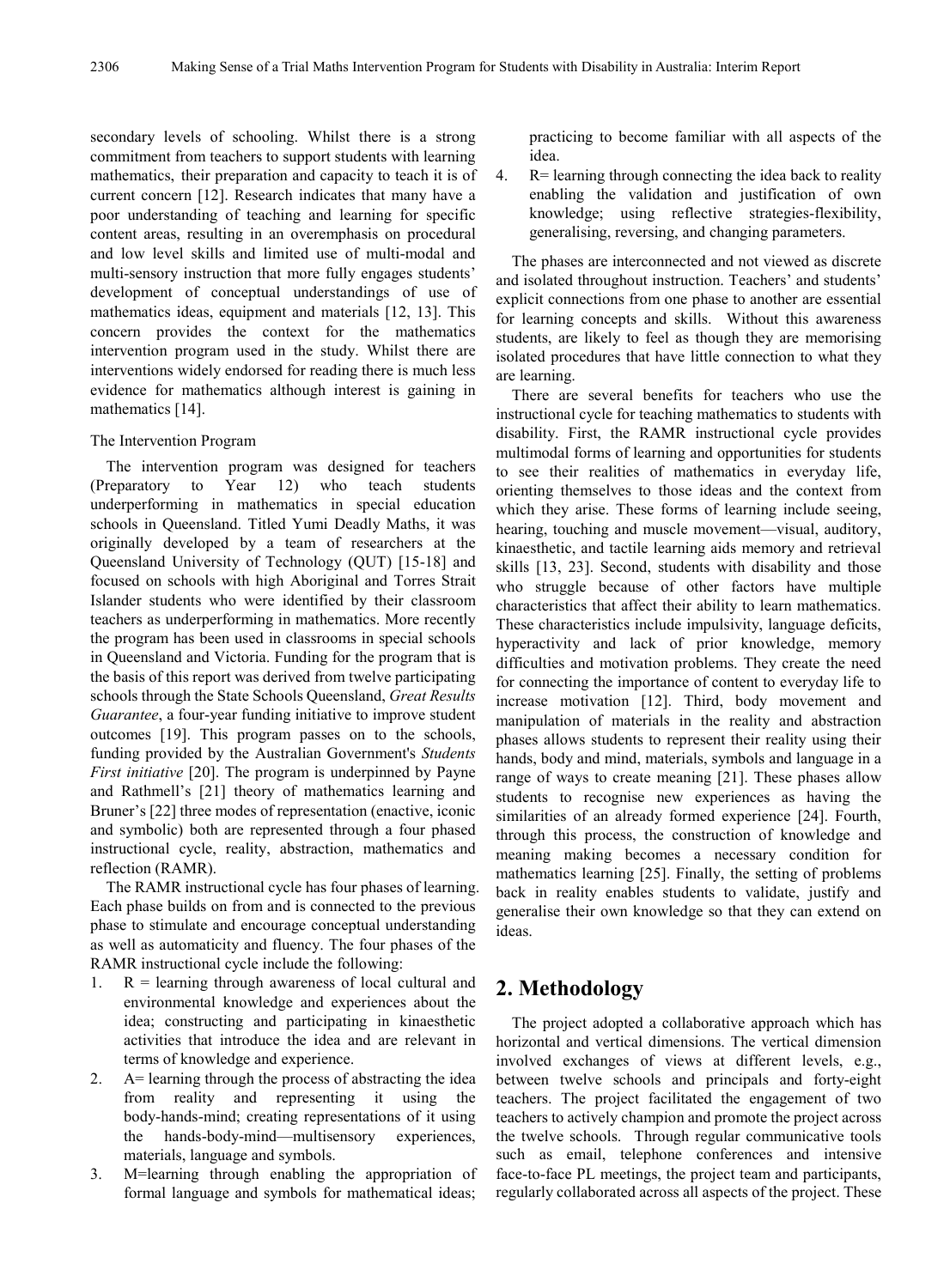strategies contributed to the "population of values" [26], influencing participants and other teachers horizontally within schools. Given the substantial significance of the issue that this project aimed to address, it promoted ways for bringing people together to participate in organisational learning and change, knowledge sharing and making sense of impact. It advocated considerable dialogue about whether the proposed change was sustainable, who benefited and, would other supporters of the project like it—all of these elements personified views about priority values.

The project adopted an appreciative inquiry (AI) approach to monitoring and evaluating impact and interconnects with the change process for schools, principals and teachers [3, 27]. AI has been identified as a reconfiguration of action research within organisational settings such as schools. It is described as a strategic planning model, participatory and a system-wide approach that seeks to discover what works based on solutions that exist currently within organisations such as the schools.

#### Participating schools, principals and teachers

The twelve participating schools were from regional and metropolitan areas of Queensland. The participants in the project included twelve Principals and forty-eight teachers. Principals were required to attend the first day of workshops in 2014 and 2015; this was to ensure that they were fully aware of the program, its intentions and purpose. As they were responsible for distributing the funding the program, building their capacity about it and the change processes involved, including the demands of teachers, were important to its successful implementation. The Principals, in conjunction with individual schools' leadership teams selected four highly motivated teachers from a range of school year levels to participate and lead the program in their

schools. Two project champions were nominated by the Principals' leadership team to guide the overarching implementation of the project.

The professional learning program and data collection strategies

There were several elements to the professional learning (PL) program, including six days over two years of PL workshop attendance, school visits, resource provision and action research support. The timeline and strand focus (Table 1) were from the Australian Mathematics Curriculum [28] and shows the progression of the PL program. The project expected a commitment from participants to participate and engage in PL workshop activities (2014-2015) that were held at QUT as well as lesson modelling and PL held at school sites. They were strongly encouraged to discuss, network and strategise the continued implementation of the program in their schools in 2014–2015 and beyond. Critical to this process were discussions about strategies that focused on leading and supporting their teachers through change and making sense of this process in their schools.

**Table 1.** Timeline for professional learning program

|      | Round 1                   | Round 2                                |
|------|---------------------------|----------------------------------------|
| 2014 | Pre-foundational process; | School change and leadership;          |
|      | Number; Action research   | Operations; Measurement                |
| 2015 | Geometry                  | Algebra; statistics and<br>probability |

As part of participation in PL workshops Principals and teachers were asked to complete a PL evaluation, questionnaire and survey. The evaluation focused on rating the different sessions presented and asked for overall comments. Table 2 provides a snapshot of the qualitative feedback from the sessions.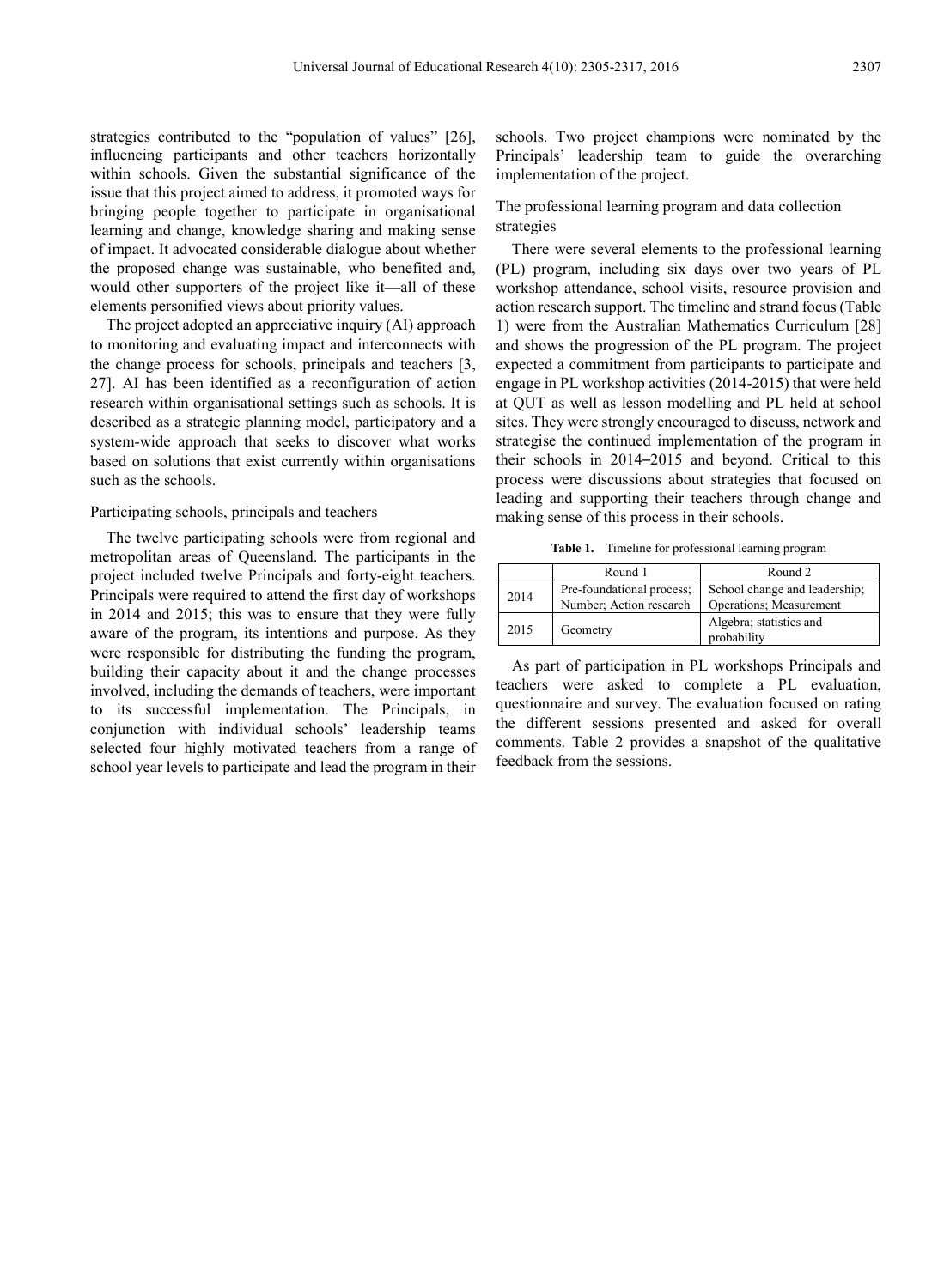| O1. What aspect/s of the day's PD Program did you find most useful and why?                                                                                          |                                                                                                                                                  |                                                                                                                                |                                                                                                                        |                                                                                                                                                                   |
|----------------------------------------------------------------------------------------------------------------------------------------------------------------------|--------------------------------------------------------------------------------------------------------------------------------------------------|--------------------------------------------------------------------------------------------------------------------------------|------------------------------------------------------------------------------------------------------------------------|-------------------------------------------------------------------------------------------------------------------------------------------------------------------|
| The pre foundational<br>processes, RAMR cycle,<br>big ideas -- can definitely<br>see how we can<br>implement this in our<br>school.                                  | Body Hand Mind - LOVED<br>RAMR. Linking maths<br>learning to the students reality<br>is so important as our kids<br>have difficulty generalising | Learning about body<br>hand mind. Love this<br>concept for teaching.                                                           | Opportunities to<br>engage with materials<br>Reflection and group<br>planning/discussion.                              | The Pre-foundational process,<br>RAMR framework.                                                                                                                  |
| when teaching mathematics?                                                                                                                                           | Q2. Please comment on the extent that the YuMi Deadly Maths program, pre-foundational processes and the RAMR framework might assist you          |                                                                                                                                |                                                                                                                        |                                                                                                                                                                   |
| Assists in my knowledge<br>of pre-foundational<br>processes - particularly<br>useful for students in<br>General Capabilities                                         | It pushes my thinking to<br>body/hand/mind activities<br>prior to using counters and<br>written numbers.                                         | It will help to keep focus<br>on math and math<br>concepts. The RAMR<br>frame will help to<br>structure planning and<br>focus. | Great framework that<br>links very clearly with<br>the current teaching<br>and learning cycle we<br>are using to plan. | The framework is supportive. I<br>feel that with it not being<br>overly prescriptive however<br>clear in the concepts I can<br>incorporate the movement<br>ideas. |
| Q3. How have the PL workshops assisted with building your confidence with teaching maths and gradually releasing the use of textbooks,<br>worksheets and whiteboard? |                                                                                                                                                  |                                                                                                                                |                                                                                                                        |                                                                                                                                                                   |
| It's helped me realise that<br>I already do some hand<br>and body activities. Also<br>gave me ideas for body<br>and hand activities.                                 | Making maths engaging<br>through lots of body activities<br>exploring maths concepts.                                                            | I have developed a lot of<br>confidence with teaching<br>maths and will be<br>releasing the use of<br>worksheets etc.          | It was great for 'our<br>school' to write a plan.                                                                      | Actually seeing the ideas in<br>practice makes me feel like I<br>can imitate what I saw till I am<br>comfortable to create my own<br>ideas and full lesson plans. |
| Q4. What topics/ideas/training do you believe would be useful to focus on in future workshops?                                                                       |                                                                                                                                                  |                                                                                                                                |                                                                                                                        |                                                                                                                                                                   |
| Assessment for the<br>cohort that we get in<br>special schools.                                                                                                      | Having principals involved in<br>all planning sessions.                                                                                          | Assessment instruments<br>and data analysis (shared<br>among schools).                                                         | More of the practical<br>resources and teaching<br>strategies for teaching<br>the big ideas and<br>concepts.           | Sharing how schools<br>implemented Action Steps.<br>What works, what doesn't and<br>trends.                                                                       |

**Table 2**. Examples of qualitative feedback from sessions

The questionnaire focused on demographic information, for example, formal qualifications, students' mathematics areas of difficulty. The survey focused on practices used in classrooms.

Schools were provided with 1 x 1-day visit per year (2 days across 2 years) to support teachers through lesson modelling, observations and critique of practice to develop knowledge and understanding of the learning needs of students with disabilities. Participating schools were provided with supporting documents about the approach to teaching mathematics and resources on how to implement this approach.

Participants were trained in action research and inquiry to monitor their progress with the implementation of the program. To do this, participants were workshopped on how to monitor their activities in their schools and gather data by way of a reflective portfolio that contained: (a) teaching plans (RAMR cycle), (b) student pre-post test results, and (c) analysis of teaching plans and student results.

Analysis: Making sense of the intervening program's impact

Building the capacity of the schools and teachers in relation to teaching mathematics to their students was central to the project. Because of the scope of the project, the analysis will draw on elements of the questionnaire and examples from the portfolios.

#### The Questionnaire

A questionnaire was administered to participants at the Round 1 workshops (*N=60*) with 93 percent response rate

(*n=56*) so as to build knowledge about the participants. A range of questions focused on demography and identifying background variables including diversity of school community, teacher qualifications, number of years at previous/present school and views about teaching and student learning.

Students attending the participating special schools included students with intellectual impairment and with additional disabilities (Autistic Spectrum Disorder, Physical Impairment, Hearing Impairment and/ or vision Impairment). Their needs were identified by the teachers as complex and therefore were not always met through procedural approaches to teaching mathematics. Coupled with this complexity was the range of cultural and social groupings. Of significance was that nearly 72 percent of the student population of the 12 schools were low socioeconomic, English as a Second Language and refugee. The challenges that the schools faced in responding to such diversity included trying to support students who experienced multiple and cumulative disadvantages because of their disability and belonging to a number of disadvantaged groups.

The results from the teacher questionnaire indicated that the strand of Number was strongly identified as an area of student difficulty. Of significance was the large percentage attributed to Number *(n=68%)* (identified by participants as before and after, more than/less than, trust the count, value of numbers, number formation, teen numbers, place value, renaming/regrouping). If we include "other" with this portion, nearly 97 percent of difficulties are associated with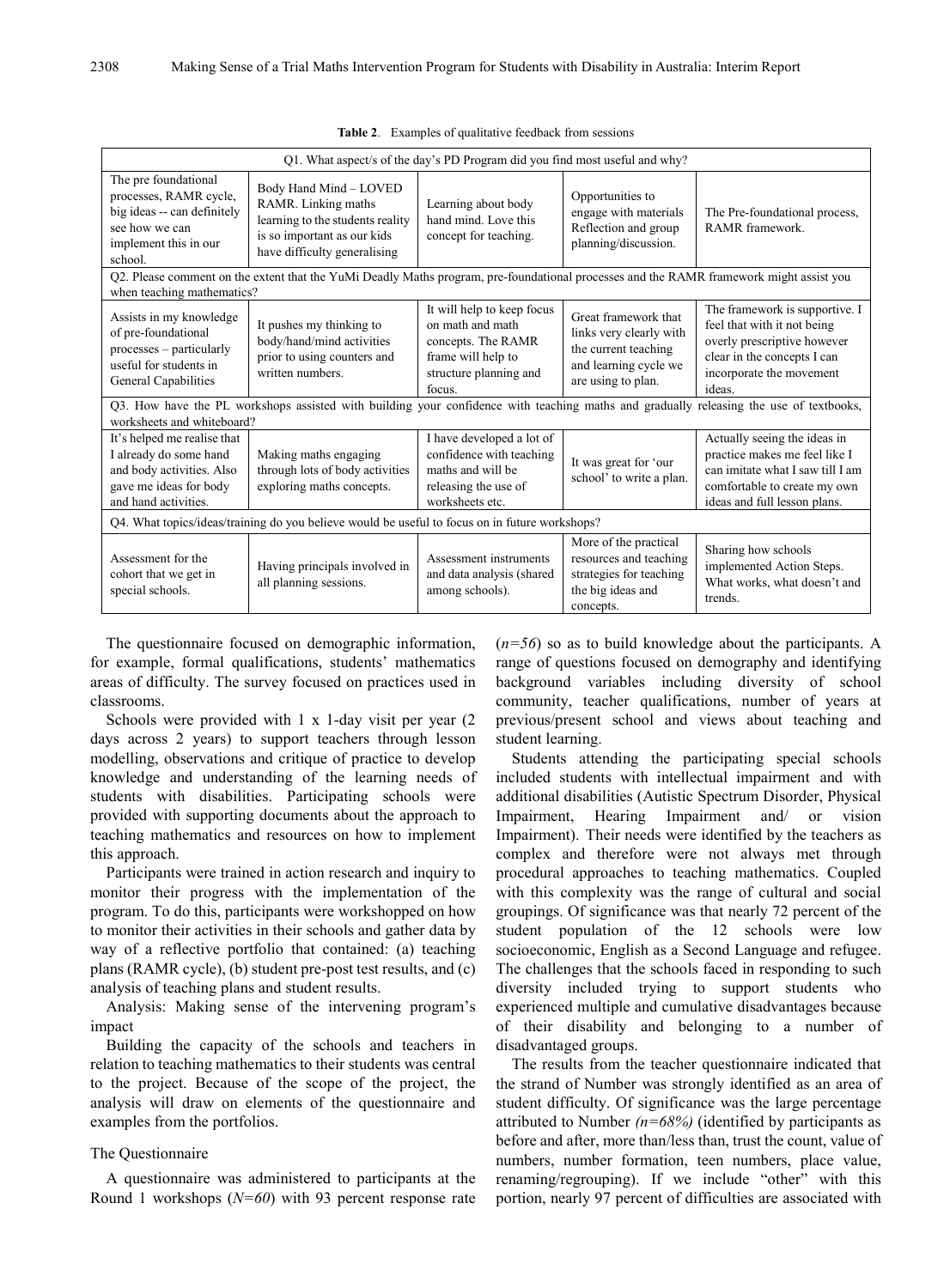this topic (and including language, multistep problems, generalisation, abstract ideas, conservation and comparing). This information is particularly significant for the project and teachers and highlights a range of issues for such a diverse group of learners. It creates a challenging situation for their teachers and their expertise with how to address the issues. Of the participants who completed the questionnaire  $(n=56)$ , figure 1 documents the highest university qualifications gained.

Participants were asked about the their highest university qualification, specialisations, year of completion, perceptions about mathematics, approach to teaching mathematics, role in school for implementing PL program and students mathematical areas of difficulty. Of significance is that of the participants who completed the questionnaire 98% have a university qualification ranging

from Bachelor of Education to a Graduate Diploma and or Certificate. Of interest 35% identified as having a qualification in the special education field, for example, Autism studies.

Current data from labour market research on school teachers [29, p. 16-17] reports that 48% of teachers of special needs in primary school had less than one year of tertiary study in this area. School employers identified that it was difficult to attract teachers with relevant experience in special schools but were willing to compromise to fill their positions with many hiring learning support teachers instead of special education teachers. Reasons applicants were unsuitable included that they did not have specific special education qualifications and lacked experience teaching students with special needs or a particular learning disorder such as autism.



### **Questionnaire Data: Highest University Qualification**

**Figure 1.** Highest university qualifications of participants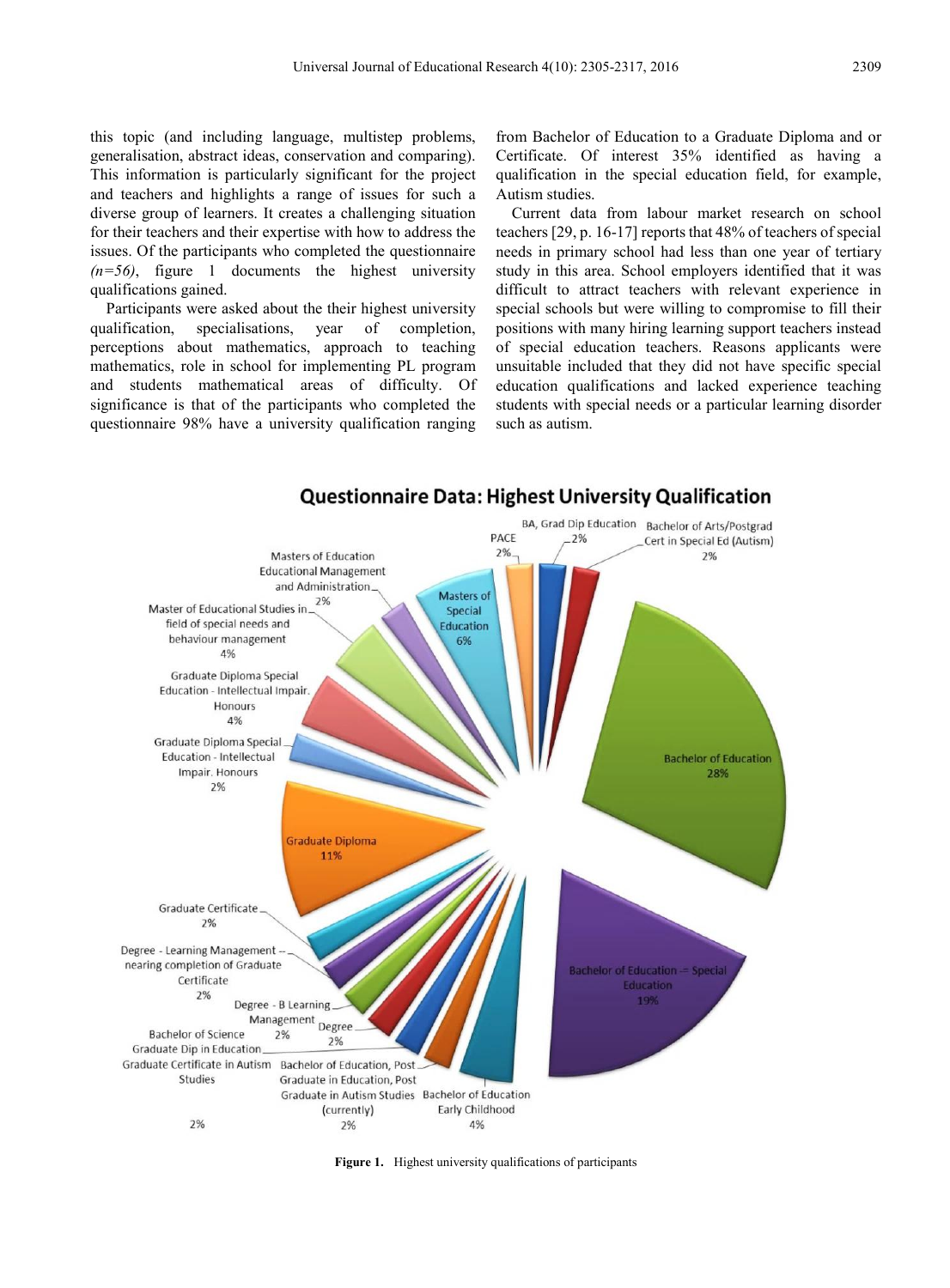#### The Survey

A Likert scale survey was administered in 2014 (*n=36*). It asked several questions related to teachers' practice. A value (1 strongly disagree to 5 strongly agree) were assigned to each response allowing for reporting a single average for each response. Table 3 shows the results of the survey.

**Table 3.** Average agreement with each statement related to teachers' practice  $2014$  (1=strongly disagree,  $5 =$  strongly agree)

| Items about teachers' practice 2014                                                                                                                | Used in 2014 |
|----------------------------------------------------------------------------------------------------------------------------------------------------|--------------|
| 1. I display charts or reference materials that relate to<br>mathematical concepts I am teaching in my room                                        | 3.8          |
| 2. I link my students' reality (Prior Knowledge) to the<br>teaching of mathematics                                                                 | 4.1          |
| 3. I give verbal & non-verbal feedback to students in<br>regards to their mathematics learning                                                     | 4.4          |
| 4. I ensure that goals for maths are set in my<br>classroom and that the strategies for improvement are<br>evident & understood within the process | 3.7          |
| 5. I connect the students' reality experiences to<br>abstract the language, represent that reality and being<br>using symbolic language            | 3            |
| 6. I give my students opportunities to use their whole<br>body, hands & minds/images                                                               | 3.6          |
| 7. I use pre/post testing in my classroom to plan for<br>future teaching                                                                           | 3.4          |
| 8. I track to see how students are doing within a<br>lesson by ' checking-in                                                                       | 4            |
| 9. The maths concepts that students learn are situated<br>in reality and guided by the abstraction process                                         | 3.6          |
| 10. I include opportunities for students to critically<br>reflect on their learning of maths                                                       | 2.4          |
| 11. In my maths lessons I guide students with<br>critically reflecting on their maths learning                                                     | 3            |
| 12. I am confident with teaching maths in my<br>classroom                                                                                          | 3.4          |

The results captured a range of item difficulties including critical reflection in mathematics lessons and connecting realistic experiences to abstract language symbolic language. There are reasons for why this might be the case including that student characteristics such as impulsivity, language difficulties, hyperactivity, lack of prior knowledge, memory difficulties and motivation problems may impact on their capacity to reflect on their learning.

Most of the items in the survey were identified as easier to endorse. For example, there was a degree of agreement with statements 2, 3 and 8. Statement 2 (4.1) which focused on the link to reality suggests that the teachers recognised the importance of developing students' awareness of maths ideas in the local environment. Statement 3 (4.4) highlights the importance of providing verbal and non-verbal feedback to students. Feedback is critical to the teaching and learning process [30]. It leads to students recognising their next steps and how to take them. It is underpinned by confidence that every student can improve and it involves every teacher and student reviewing and reflecting on the teaching and learning. These characteristics contrast with assessment that simply tests procedures.

Teachers as Researchers - Reflective Portfolios

Of the total number of teacher participants in 2014  $(N = 48)$  forty-eight portfolios (100%) from twelve schools were received in Round 1 in 2014. This represented a significant result for the project and in doing so demonstrated the high level of engagement of participants in the project.

The project strongly believes that the successful implementation of the program in the participating schools required participants, as "teacher researchers", to actively engage in conducting collaborative research to learn about their practice, the teaching of mathematics and how students learn from that teaching. As the teachers' trialled ideas with other teachers and their students, their efficacy was shown to increase. Efficacy was a critical factor that emerged from the portfolio data as playing a key role in the process of implementing, trialling and changing their practice.

Efficacy is described in various ways including; the motivation that teachers expended on effort to implement the program and a willingness to set challenging goals and the persistence to see them through. Such ways were evident in the portfolios and influenced their determination and adoption of new approaches to teaching by increasing their willingness to take risks and persist with difficulties and setbacks that came with the implementation and change process [31]. Reflection was a critical element as it was through this process that major themes in the portfolio were identified.

#### *Overarching Themes*

The adoption of reflective portfolios as a research strategy in the project aimed to engage teachers in their own learning and reflective practice as well as that of students. Through this process, teachers could trial new ways of teaching as well as create new professional learning collaborations and believe that they could perform instructionally related tasks that were likely to bring about increased student learning. There were ten overarching themes and relationships identified in the portfolios (Table 4).

| <b>Table 4.</b> |  |  | Themes from reflective portfolios |  |
|-----------------|--|--|-----------------------------------|--|
|-----------------|--|--|-----------------------------------|--|

| Overarching themes of<br>portfolios | Themes and relationships                    |
|-------------------------------------|---------------------------------------------|
| engage                              | students/learning                           |
| general capabilities                | students/activity                           |
| understanding                       | learning/general capabilities               |
| <b>RAMR</b>                         | understanding/pre-foundational<br>processes |
| teachers                            | students/general capabilities               |
| pre-foundational processes          | engage/activity                             |
| learning                            | learning/activity                           |
| activity                            | understanding/students                      |
| mathematics                         | understanding/engage                        |
| students                            | students/engage                             |

Of interest, they centred on the major ideas and processes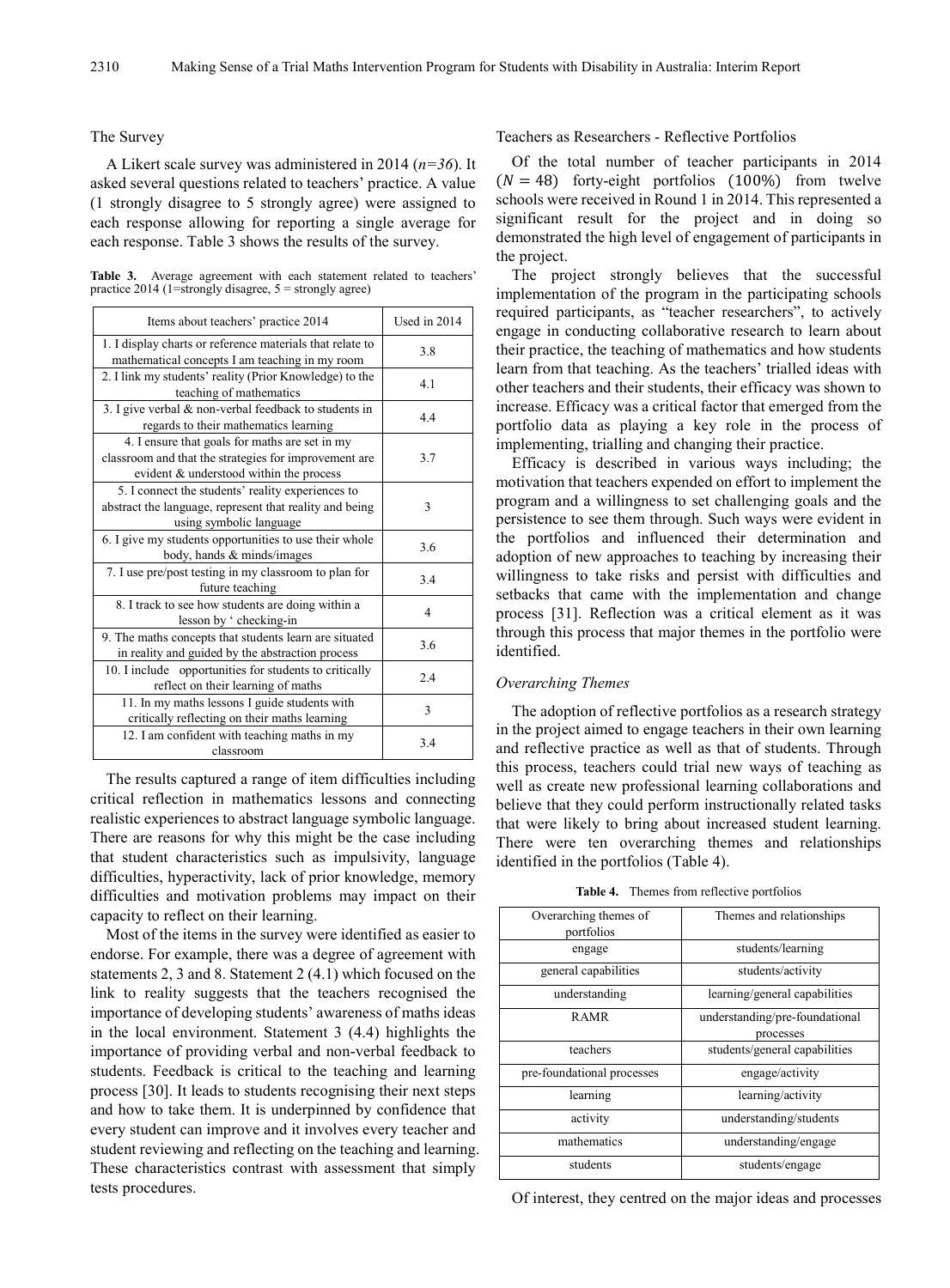presented in the Round 1 workshop in 2014. Of the related themes, there was an obvious focus on the students with correlations to learning, activities, understandings, and engagement.

### Identified Steps to Implementing the Program

The RAMR instructional cycle was not designed as a guarantee that schools with students with disability would achieve accuracy in all areas of the mathematics curriculum. Nor was it a guarantee that once teachers were professionally developed in the program they would be successful in their mathematics instruction. It did however provide teachers with an instructional cycle for incorporating the use of multimodal and multi-sensory forms of teaching and learning. The following seven steps were identified in the portfolios, providing an example of how the program was implemented.

- 1. identify the mathematics concept to be taught and learned;
- 2. identify what comes before, what comes after and what connects;
- 3. identify what local knowledge and previous experiences students have had with the concept and draw students' attention to it using visual, auditory, kinaesthetic and tactile activities;
- 4. match the concept from students' knowledge and experiences with appropriate multi-sensory experiences, materials and language so that representations can be created using the body hands and mind;
- 5. match the conceptual representations with formal symbols, signs and language;
- 6. practice with students and make connections to other maths concepts and student experiences:
- 7. assist students with applying knowledge to other areas and validating their knowledge.

The steps were found to contribute to how the teachers worked through a sequence to ensure they were addressing key components of the program and adopting multi-modal and multi-sensory forms of teaching and learning which provided flexibility and transferability across the mathematics curriculum. This outcome supports the findings from international research which evidenced improvements in mathematics achievement of students with disability through these forms of teaching and learning [32-34]. The portfolios showed that the teachers could design instructional sequences of mathematics lessons that engaged their students in ways they had never experienced before. An overview of one teacher's, Talina, RAMR planning is shown in figure 2.

Teachers like Talina also reported that the assessment of students was complex and challenging because of the lack of a standardised assessment strategy. For example, Talina's portfolio focused on place value and students who were in their senior final year of schooling and working at a Year 2 level. There were three girls and boys in the class.

To identify what place value knowledge the students had she tested the students using a Cognitive Diagnostic Assessment [17]. She reported that overall the students did not achieve well and demonstrated substantial weaknesses in their place value understandings as can be seen in the examples in Table 5 below.



**Figure 2.** Example of RAMR planning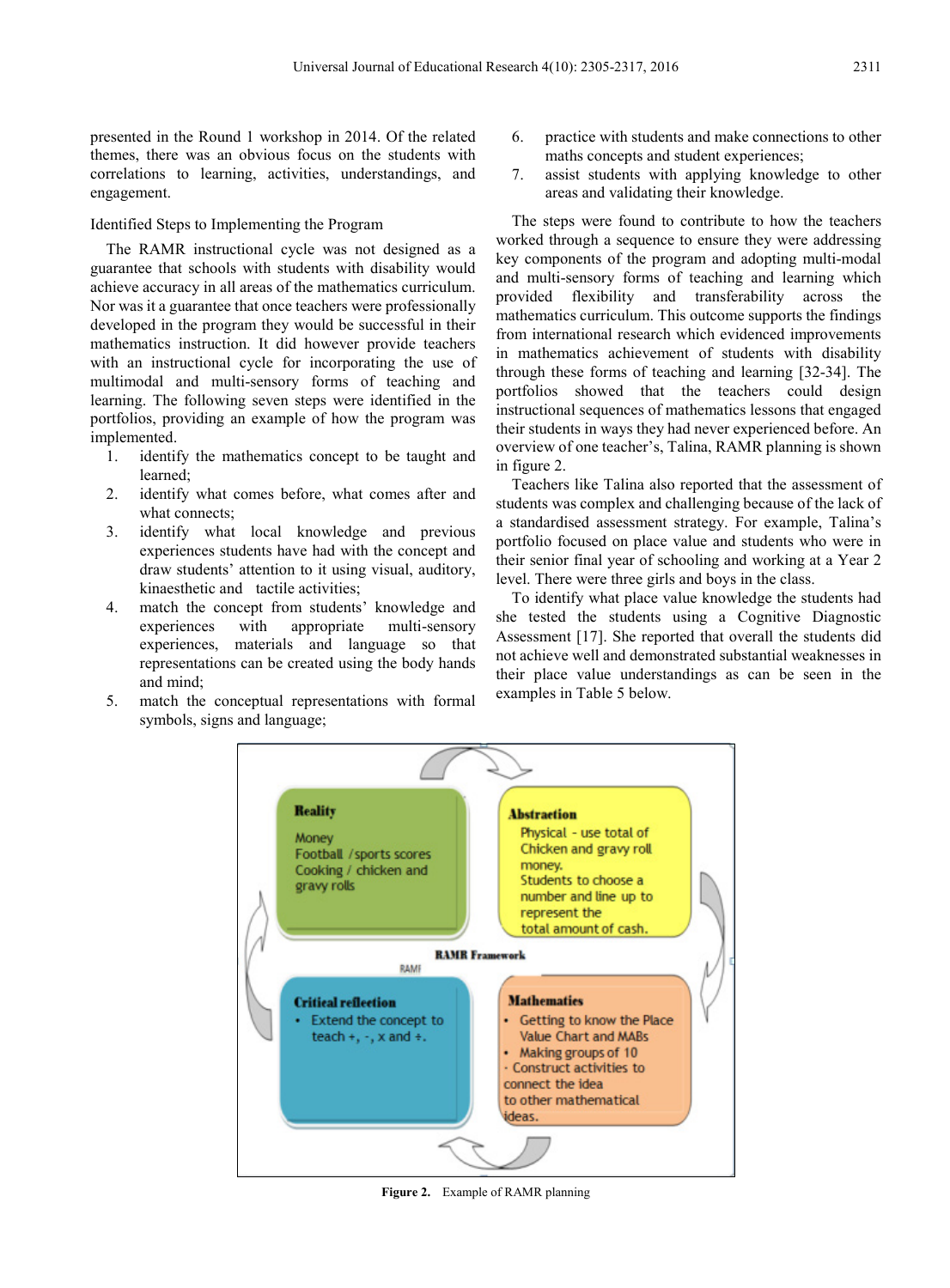**Table 5.** Examples of students' responses



### **CAN WE BUNDLE THOSE ONES TO MAKE TENS????**

# **PLACE VAULE** Let's start at the beginning



We have ONES can you show me 3 ONES, 8 ONES, 9 ONES? What happens when we get more than 9?









**Figure 4.** Students' representations of place value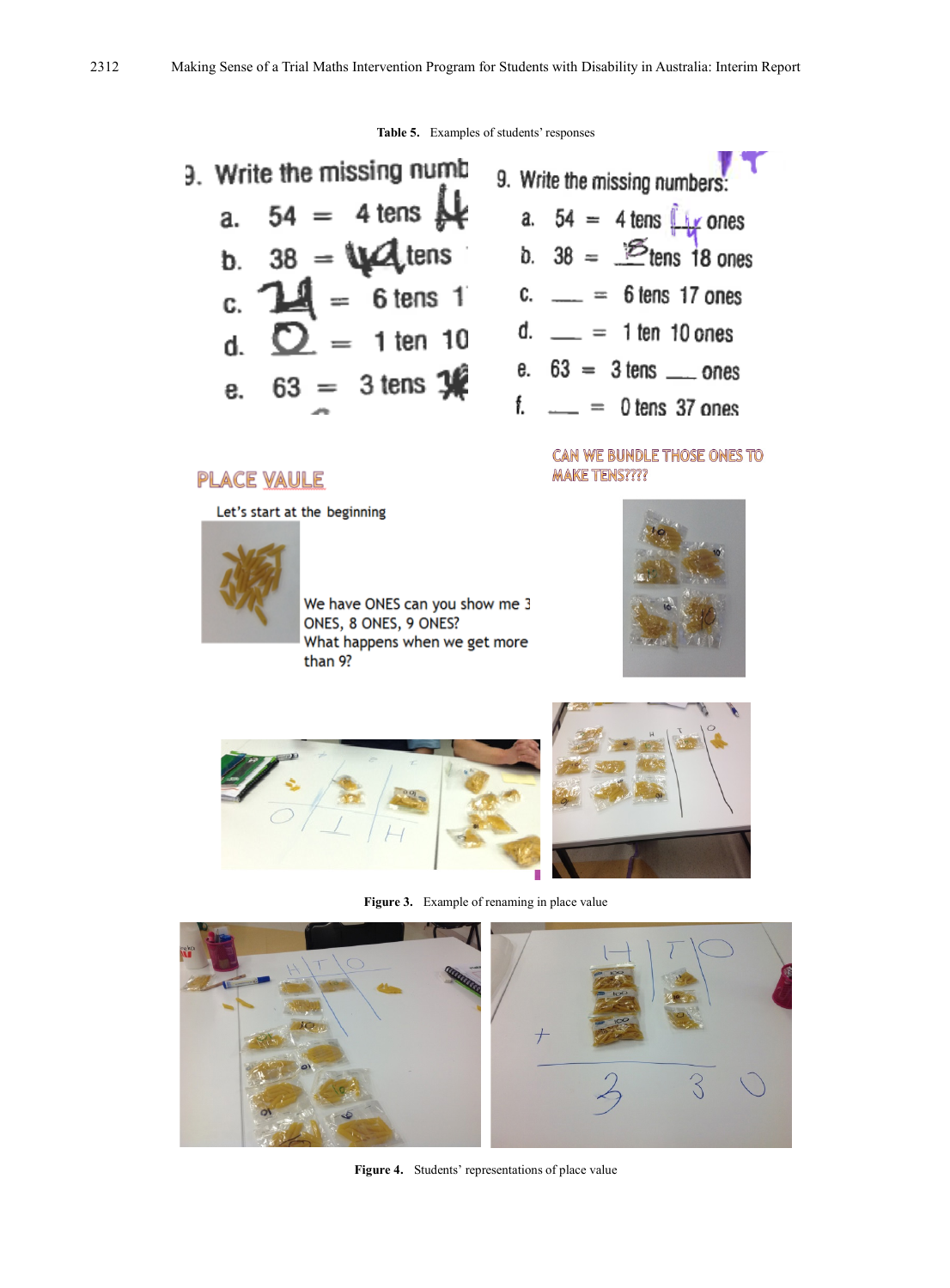The intention of these questions was to specifically identify if students could rename 2-digit numbers in both directions (number –tens and ones; tens and ones –number). Talina reported that they could not. She then designed a teaching sequence that focus on renaming as part of place value learning. This sequence is presented graphically in figure 3.

In this example Talina adopted a developmental approach to supporting students with learning about place value, in particular renaming. In this instance she drew on pasta (and small plastic bags) which was familiar to the students, captured their attention and provided opportunities for them to represent their developing knowledge and understanding about renaming. A significant outcome from using this approach was that students could represent their thinking as shown in figure 4.

In the following portfolio excerpt, Katrina reported that the purpose of the lesson sequence was to develop Year 5 students' confidence with number sequences. She drew on Year 1 and year 2 content descriptors of the Australian Mathematics Curriculum [28] –Year 1: Develop confidence with number sequences to and from 100 by ones from any starting point. Skip count by twos, fives and tens starting from zero; Year 2: Investigate number sequences, initially those increasing and decreasing by twos, threes, fives and ten from any starting point, then moving to other sequences.

#### Reality: Counting

As students could already count in 1s to 100 and back, this term we were going to focus on counting on and back in 2s, 5s, and 10s from any starting point.

Students participated in games such as 'leap frog' and 'kangaroo hop' that required them to jump over an object.

#### Abstraction

Students were introduced to the blank number grid. They practiced stepping or 'hopping' in every second grid space, ensuring that when they got to the end of the grid, they went back down to the other end and started along a new row.

Students then practiced stepping in every second grid space, dropping a counter in each space as they went along.

#### Mathematics

Appropriation: Students were asked to place the number symbols and language on the number grid. Practice: Just as students had practiced skipping along every second space on the blank number grid, they now practiced skipping along every second space on the grid, saying the number as they landed on it. Students were asked to relate the numeral to the position they were standing in along the number grid.

#### Reflection

Students practiced skip counting in twos across the duration of the term. They became very proficient in this skill. The fives and tens counting sequence was then introduced, using the same activities as outlined for the 2s sequence. The threes sequence was introduced for two

#### students.

Teacher reflection on cycle

Students were able to reach the point of being able to count on and back in 2s from any starting point, some independently, some with assistance. Some students also had a go at counting in twos in odd numbers. Students also achieved well with the 10s counting sequence. Approximately half of students have progressed with the 5s sequence, however more practice is needed. Two students have progressed to learning the 3s sequence.

Katrina's overall reflection about the implementation of the program was documented in two levels: 1) engagement and 2) confidence.

#### Engagement levels

Students were found to be highly engaged and enthusiastic about maths activities. Attention spans and levels of disengagement improved. Some of our students with Autism found group work on the floor, away from their desks a little difficult so visual symbols of tasks, "first this, then this" cards, and reward systems were put in place.

#### Confidence levels

Students were so excited to see their progress, and to know that at the beginning of the term they could only do 'this', but now at the end of the term, they could do 'THIS!' Individual learning goal charts were created for each student. Each time a student demonstrated the knowledge that we were aiming to gain, they would get a stamp on their chart. A filled up stamp chart= a reward.

Central to Katrina's reflection were evaluative statements that worked to show the engagement and confidence of her students in their learning. For example the phrases, "highly engaged and enthusiastic", "so excited to see their progress", "they could do THIS!" worked to evaluate learning as desirable. They also worked to demonstrate possibilities for learning—talking about mathematics with students. Further the statements reveal the impact of the program on Katrina's planning for teaching of number to the students. Of significance was the statement, "attention spans and levels of disengagement improved". Here, the issue might not be so much about engagement and disengagement but rather about supporting students with learning how to talk and communicate mathematically in multi-sensory and multi-modal ways that closely match the classroom community. Over time, students are more likely to produce skilled talk and gain validation from Katrina and their peers as they demonstrate their understanding.

The data from the portfolios indicate that the experience of moving the PL to the school, classroom and students allowed the teachers to reconnect with their professional expertise. Clemans [35] reinforces this aspect by stating that this process facilitates the teachers making connections between their teaching, student learning in the classroom and the staffroom. It encourages the teachers to build on their professional strengths and practices that they use to engage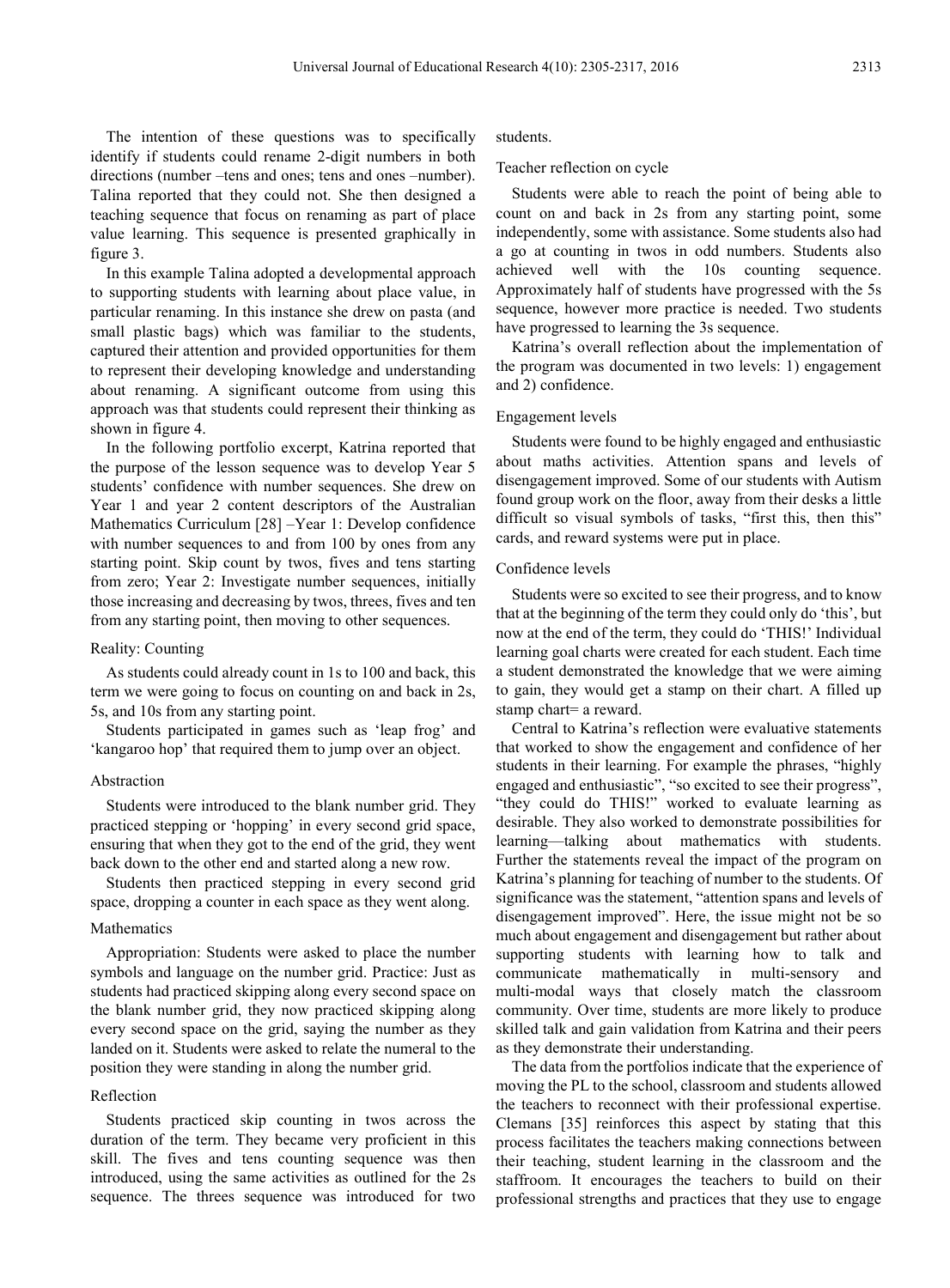learners and share these with their colleagues. Excerpts from the portfolios express these connections.

*Staff and Students found this topic fun and exciting. Also found that since students enjoyed it so much, they seemed to understand concepts quickly.*

*Some positional Activities: Students chose a toy and I asked them to place in a drawer, under the chair, on the shelf, beside the sink etc. Introduced the idea of stepping over the chair and then under the table. The students then created their own obstacle course around the classroom. It was amazing to watch the students understand and self-direct their learning. (Portfolio, teacher, Karolina)*

As Karolina made the connections between her teaching, other staff and the students' learning, she will be more readily able to "see" in the future how with increasing efficacy she will be able to weigh her perceptions of her teaching and personal competence. Past successes will strongly influence her expectations about herself, her staff and students as they learning about mathematics.

*Able to expose students to broader concepts/big ideas through … pedagogy. Still developing further means for pre-post assessment that is accessible for all students. Pedagogy allows for engagement of students at various levels throughout lessons*

*Students require further intervention to make links between reality/abstraction phase of learning and the mathematics. Continued work (at a school level) on frameworks/templates for recording planning.*

*Some students may have not shown vast development by moving through content, however their engagement and understanding of concepts appears to have been consolidated. Students may at times make links to previous learning experiences through other activities. (Portfolio, teacher, Katherine)*

Past success and experience allows for making sense of teaching. Katherine shows that she is taking ownership of the implementation process in her own way. In doing so, the students' efficacy is showing to be affirmatively affected. When teachers like Katherine take an interest in and notice students' thinking and learning during mathematics lessons, transformations in teaching and learning occur.

*Engagement levels: Students enjoyed the hands on, kinaesthetic activities to explore key concepts. Students responded well to the use of stories to help define key terminology. Some of our students with Autism found group work on the floor, away from their desks a little difficult so visual symbols of tasks, "first this, then this" cards, and reward systems were put in place.* 

*Confidence levels: Students were more willing to try new activities and tasks as the cycle went on. All* 

### *students had a go and enjoyed being praised and rewarded for their attempts. (Portfolio, teacher, Kalila)*

So, too, does the teaching and learning environment get transformed. When students are engaged in multi-sensory learning to investigate and learning about mathematics as evidenced in Kalila response, their development of conceptual understandings of mathematical ideas and to use them, they are provided with efficacy information. This information is what sustains the motivation to keep teaching the kinds of lessons that are successful for students, increasing their efficacy as well.

*Most students were unable to complete the Schedule Early Numeracy Assessment (SENA).*

*QCIA assessment was more successful as it allowed students to be assessed by using observation of hands on activities (anecdotal records, photographs and video) rather than pen-paper assessment.*

*RAMR cycle was helpful as a planning tool. All students were able to access the 'reality' and 'abstraction' phases. Some students had difficulty moving into the 'maths' phase.*

*All students had difficulty moving from body-> hand-> mind activities. All students needed to continually participate in body activities to meet their sensory needs. Some students experienced anxiety when being asked to complete worksheets or written activities and these needed to be modified to include a body activity.* 

*Students had difficulty retaining information learned from one day to the next. Point in time assessment was unable to be used, rather students needed to show that they could complete the task on several different occasions to show that they had retained what they had learnt.*

*All students had difficulty generalizing the skills learnt. All lessons needed to be repeated in different locations and with different staff (both familiar and unfamiliar).*

*Continue our committee fortnightly meetings.*

*To assist with Diagnostic testing as such we will be trialling for the rest of 2015 using the Numeracy Indicators. This will include a comments section that will include the level of support the student requires to complete the task is recorded. There will be a colour code key which will include baseline data and then different colours for when the student progresses.*

*The four of us who participated in the project will become support staff for different areas of the school. (Portfolio, teacher, Shakira)*

And finally, Shakira is confronted with the profound issues related to assessment for students with disability which fundamentally shaped the direction she would take with assessing student learning and planning for her teaching.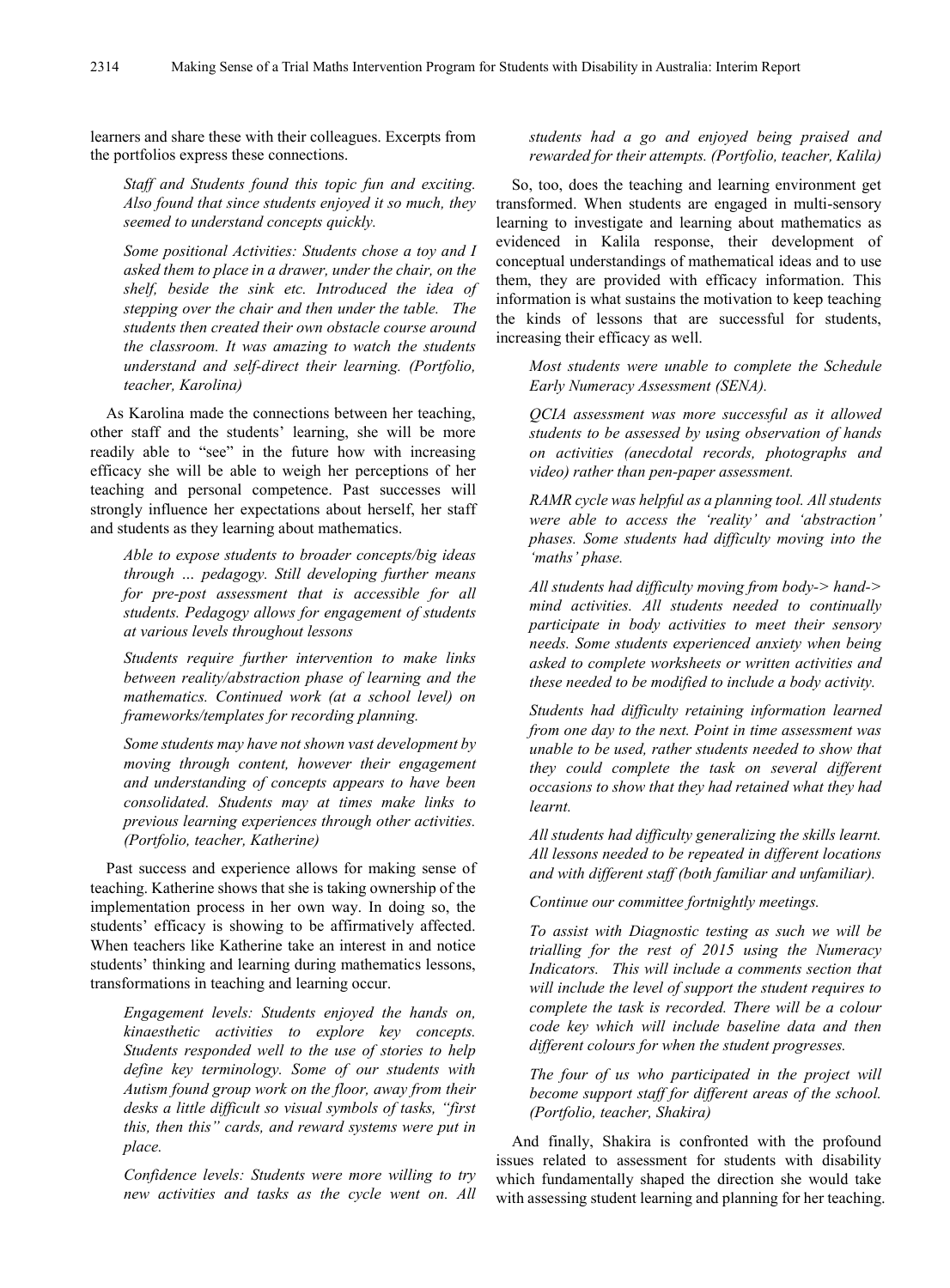She does appear to have confused the role of the SENA [see 36] as she implies that it is a pen and paper test, rather it is a diagnostic interview schedule. The importance of teachers like Shakira transitioning the knowledge and experience from the PL to her school, the staff and students was integral to the ways in which she would implement the program. She learnt about her role and the purpose of her work and developed effective approaches for collective transformations at her school.

# **3. Discussion and Conclusions**

This interim reports has only focused on "snapshots" from the project to demonstrate its position about the achievement of students with disability and what can be achieved. Currently, there is limited research about students with disability, mathematics, multi-sensory and multimodal forms of learning and instructional pedagogy. Intervention studies of mathematics have focused on explicit instruction and concrete, abstract sequences of instruction [23, 37], but the literature is largely silent on the prior and existing knowledge and experiences of students with disability, how teachers can build on from that knowledge and experience and why this process is crucial to students' development and teachers' instructional strategies.

The preliminary evidence provided in the portfolios and excerpts in this report show that schools are actively participating and engaging in the project's implementation. The research evidence strongly indicates the increasing efficacy of teachers to take risks, test their hunches and ideas and collaboratively examine their work as well as the work of their colleagues and students. As a consequence of the project there are several implications for consideration.

It is highly likely that teachers are using a range of assessment strategies to assess student learning, mainly in number; however, whilst this is positive, for students who require a highly individualised curriculum and for whom intellectual disability is significant and requires extensive adjustments that are comprehensive and ongoing, there exists no suggested means of assessing what students know and are able to do in the large area of mathematics. This aspect is particularly evident in the portfolios. Furthermore, there currently exists no literature nor policy recommendation that advises schools as to the feasibility of administering diagnostic assessments in mathematics. What is known is that in current practice, schools take standard diagnostic assessments, intended for learners without intellectual disability, and individually modify these to ascertain student performance and to inform practice. Modifications are made on a teacher-by-teacher basis and often result in inconclusive results, leaving teachers to make assumptions about student performance. There is a considerable amount of work to be done in this area to ensure that teachers are better able to document student progress.

Efforts over the past decade to improve schools'

mathematics performance have placed greater emphasis on students with disability to complete more challenging level. Given these expectations and the continued achievement difficulties students with disability experience, there is a need for special education teachers in the project to continue to build their repertoire of instructional strategies to assist students in their learning. The combination of wide-ranging deficits in foundational mathematics knowledge, experiences and skills and the pressure to increase student performance in the subject places students with disability at greater risk for failure unless specially designed instruction and resources are provided by their teachers.

In a new era where so much more is to be learned about how best to support special education teachers with teaching mathematics to students with disabilities, this interim report argues based on the PL, lesson modelling, questionnaire and portfolios submitted after Round 1 of the workshops in 2014, that a teacher who consistently exhibits a willingness to set challenges, persist with seeing them through and adopt new approaches to teaching, is highly likely to be effective with implementing the project more extensively and in doing so bring about successful for their students.

# **Acknowledgements**

The implementation of the project was supported by the YuMi Deadly Centre staff at the Queensland University of Technology.

## **REFERENCES**

- [1] Department of Education. Disability Standards for Education: Australian Government; 2005 [29/09/2014]. Available from: http://education.gov.au/disability-standards-education.
- [2] Australian Curriculum Reporting and Assessment Authority. Student diversity Melbourne: ACARA; 2013. Available from: http://www.acara.edu.au/curriculum/student\_diversity/studen t\_diversity.html.
- [3] Hammond S. The Thin Book of Appreciative Inquiry 1996. Available from:

http://www.thinbook.com/appreciative-inquiry/.

- [4] Mills G. Action research: A guide for the teacher researcher. New Jersey: Merrill Prentice Hall; 2003. 46-73 p.
- [5] Senate Standing Committee on Education and Employment. Access to real learning: the impact of policy, funding and culture on students with disability Canberra: Commonwealth of Australia; 2016 [22/01/2016]. Available from: http://www.csa.edu.au/documents/item/553.
- [6] Organisation for Economic Cooperation and Development. Sickness, disability and work: Breaking the barriers—A synthesis of findings across OECD countries–OECD. Internationale Revue für Soziale Sicherheit. 2011;64(3):115-7.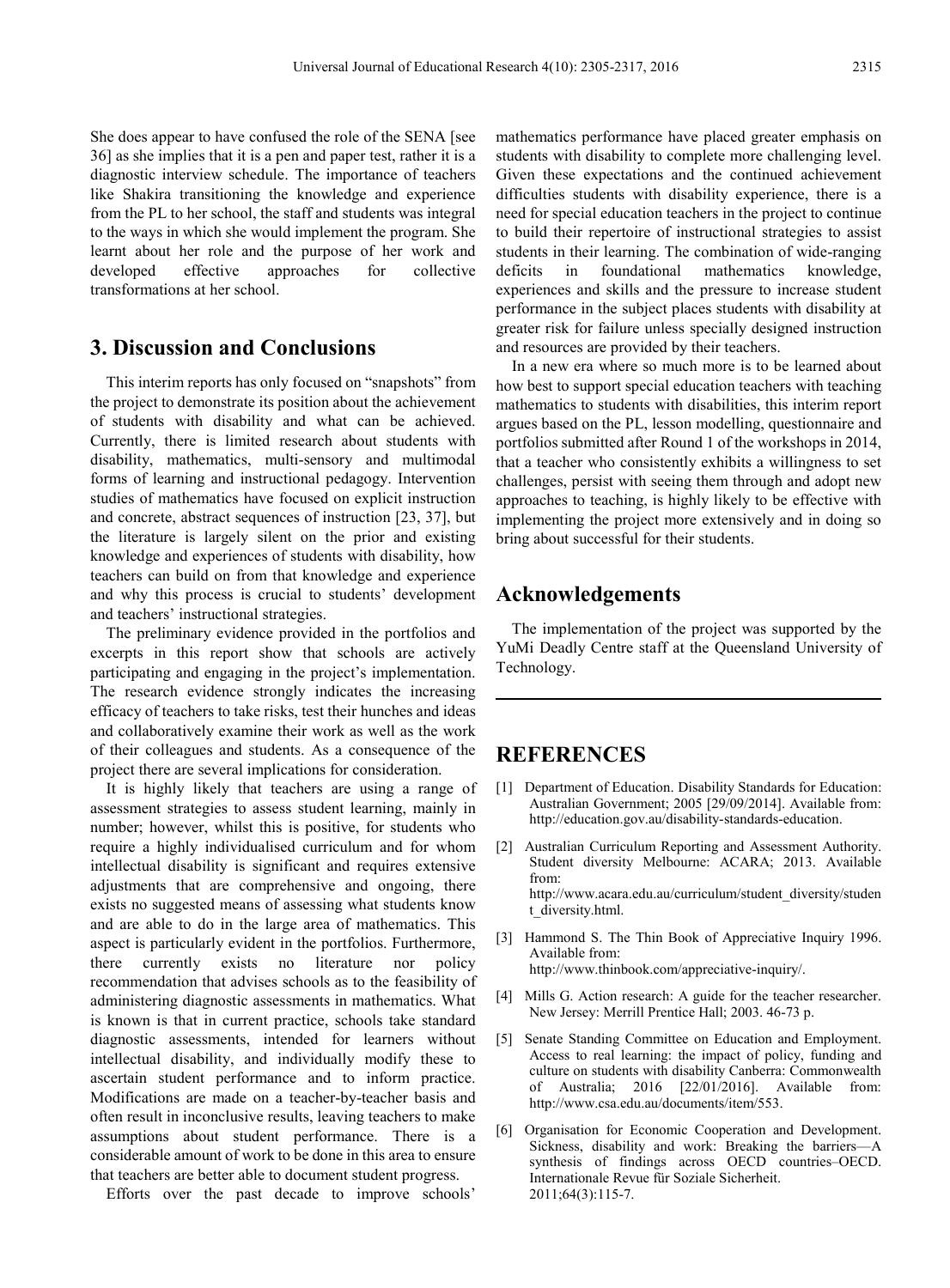- [7] Productivity Commission. Disability Care and Support. Productivity Commission Inquiry Report. No. 54, 31 2011 [12/12/2015].
- [8] Organisation for Economic Cooperation and Development. Sickness, disability and work Improving social and labour market integration of people with disability. 2011.
- [9] Victorian Equal Opportunity & Human Rights Commission. Held back: The experiences of students with disabilities in Victorian schools 2012 [25/11/2014]. Available from: www.humanrightscommission.vic.gov.au/.../1869\_1f6729a0 8d2f6069a1.
- [10] Ball DL, Thames, M H., & Phelps, G.,. Content knowledge fo teaching: What makes it special. Journal of Teacher Education. 2008;59:389-407.
- [11] Lannin J, Webb, M., Chval, K., Arbaugh, F., Hicks, S., Taylor, C., & Bruton, R. The development of beginning mathematics teacher pedagogical content knowledge. Journal of Mathematics Teacher Education. 2013.
- [12] Browder DM, Spooner F, Ahlgrim-Delzell L, Harris AA, Wakeman S. A Meta-Analysis on Teaching Mathematics to Students With Significant Cognitive Disabilities. Exceptional children. 2008;74(4):407-32.
- [13] Hunt JH, Valentine C, Bryant DP, Pfannenstiel KH, Bryant BR. Supplemental Mathematics Intervention: How and Why Special Educators Intensify Intervention for Students With Learning Disabilities. Remedial and Special Education. 2016;37(2):78-88.
- [14] Bryant DP, Bryant BR, Roberts G, Vaughn S, Pfannenstiel KH, Porterfield J, et al. Early Numeracy Intervention Program for First-Grade Students with Mathematics Difficulties. Exceptional children. 2011;78(1):7-23.
- [15] Ewing B, Sarra, G., Cooper, T. J., & Matthews, C. Successful outcomes in vocational education and training courses and mathematics: How pedagogy and expectations influence achievement. 2014. In: Changing Configurations in Adult Education in Transitional Times International Perspectives in Different Countries [Internet]. Berlin: European Society for Research on the Education of Adults; [307-27].
- [16] Ewing BF, Cooper, T. J., Baturo, A. R., Matthews, C., & Sun, H. Contextualising the teaching and learning of measurement within Torres Strait Islander schools. Australian Journal of Indigenous Education. 2010;39:11-23.
- [17] Baturo A. Developing mathematics understanding through cognitive diagnostic assessment tasks. Canberra: Department of Education, Employment and Workplace Relations; 2008.
- [18] Cooper TJ, Baturo AR, Ewing BF, Duus E, Moore KM. Mathematics education and Torres Islander blocklaying students: The power of vocational context and structural understanding. In J. Woo, H. Lew, K. Park, & D Seo (Eds.) Proceedings of 31st Annual Conference of the International Group for the Psychology of Mathematics Education. (Vol 2, pp. 177-184) Seoul, South Korea: Seoul National University. 2007.
- [19] Queensland Government. Great results guarantee 2014. Available from: http://education.qld.gov.au/schools/grants/st ate/targeted/great-results.html.
- [20] Department of Education and Training. 2014. Available from: https://www.studentsfirst.gov.au/.
- [21] Payne J, & Rathmell, E.,. Number and Numeration'. In: Payne JN, editor. Mathematics learning in early childhood. Reston VA: National Council for Teachers of Mathematics; 1975. p. 125-60.
- [22] Bruner J. The process of education. Cambridge, Mass: Harvard University Press; 1960.
- [23] Witzel BS, Riccomini PJ, Schneider E. Implementing CRA With Secondary Students With Learning Disabilities in Mathematics. Intervention in School and Clinic. 2008;43(5):270-6.
- [24] White P, & Mitchelmore, M. Teaching and learning mathematics by abstraction. In: Thomas TTM, editor. Intelligence, learning and understanding in mathematics: A tribute to Richard Skemp. Flaxton: Post Pressed; 2002.
- [25] Voigt J. Negotiation of mathematical meaning and learning mathematics. In: Cobb P, & Yackel, E., editor. Learning mathematics: Constructivist and interactionist theories of mathematics development. Dordrecht: Kluwer Academic Publishers; 1994. p. 171-94.
- [26] Davis R, & Dart, J. The "Most Significant Change'" (MSC) Technique 2005 [updated 01/10/2015]. Available from: http://www.mande.co.uk/docs/MSCGuide.pdf.
- [27] Ford N, & Ashford, G.,. Appreciative inquiry Ottawa, Ontario: Participatory Development Forum; 2000. Available from: http://www.pdforum.org/eviews1.html
- [28] Australian Curriculum Reporting and Assessment Authority. Foundation to Year 10 Mathematics 2011 [23/11/2012]. Available from: http://www.australiancurriculum.edu.au/mat hematics/curriculum/f-10?layout=1.
- [29] Department of Employment. Labour market research school teachers: Department of Employment, Australian Government; 2015 [12/03/2016]. Available from: https://docs.employment.gov.au/system/files/doc/other/schoo lteachersaus.pdf.
- [30] Jeltova I, Birney D, Fredine N, Jarvin L, Sternberg RJ, Grigorenko EL. Making Instruction and Assessment Responsive to Diverse Students' Progress: Group-Administered Dynamic Assessment in Teaching Mathematics. Journal of Learning Disabilities. 2011;44(4):381-95.
- [31] Gabriele AJ, & Joram E.,. Teachers' reflections on their reorm-based teaching in mathematics: Implications for the development of teacher self-efficacy. Action Teacher Education. 2007;29(3):60-79.
- [32] Jitendra AK. Understanding and Accessing Standards-Based Mathematics for Students with Mathematics Difficulties. Learning Disability Quarterly. 2013;36(1):4-8.
- [33] Lembke ES, Hampton D, Beyers SJ. Response to intervention in mathematics: Critical elements. Psychology in the Schools. 2012;49(3):257-72.
- [34] Powell SR, Fuchs LS, Fuchs D. Reaching the Mountaintop: Addressing the Common Core Standards in Mathematics for Students with Mathematics Difficulties. Learning Disabilities Research & Practice. 2013;28(1):38-48.